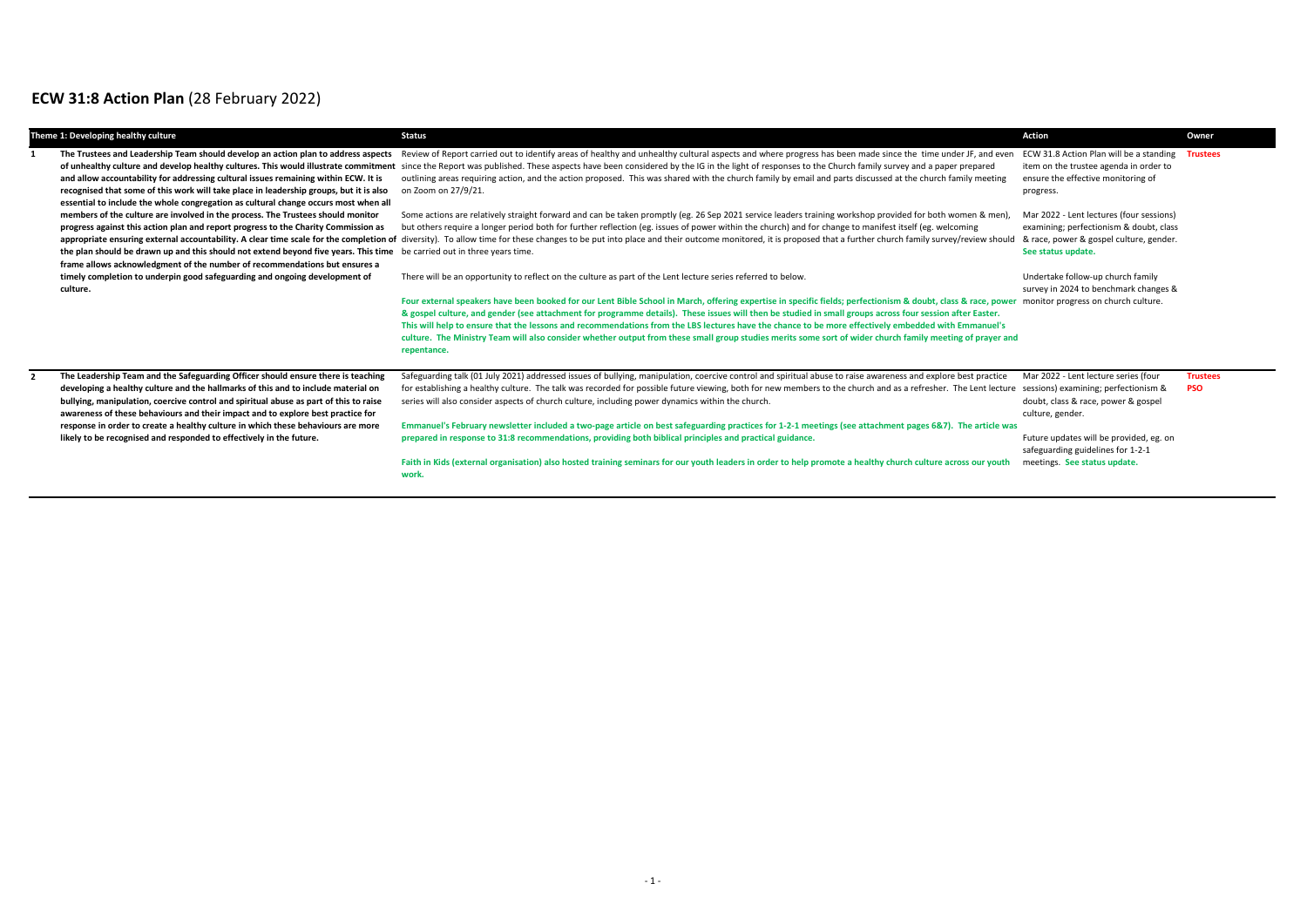|                | Theme 2: Healthy leadership, governance and accountability                                                                                                                                                                                                                                                                                                                                                                                                                                                                                                                                         | <b>Status</b>                                                                                                                                                                                                                                                                                                                                                                                                                                                                                                                                                                                                                                                                                                                                                                                                                                                                                                                                                                                                                                                                                                                                                                           | Action                                                                                                                                                                      | Owner                              |
|----------------|----------------------------------------------------------------------------------------------------------------------------------------------------------------------------------------------------------------------------------------------------------------------------------------------------------------------------------------------------------------------------------------------------------------------------------------------------------------------------------------------------------------------------------------------------------------------------------------------------|-----------------------------------------------------------------------------------------------------------------------------------------------------------------------------------------------------------------------------------------------------------------------------------------------------------------------------------------------------------------------------------------------------------------------------------------------------------------------------------------------------------------------------------------------------------------------------------------------------------------------------------------------------------------------------------------------------------------------------------------------------------------------------------------------------------------------------------------------------------------------------------------------------------------------------------------------------------------------------------------------------------------------------------------------------------------------------------------------------------------------------------------------------------------------------------------|-----------------------------------------------------------------------------------------------------------------------------------------------------------------------------|------------------------------------|
| 3              | Trustees should undertake a review of those in leadership roles and structures at<br>ECW. If any individuals within this are identified as an ongoing threat or obstacle to<br>creating safer places within the church this should be discussed with the Diocese<br>and/or the NST where appropriate in order for action to be taken. The Trustees of<br>ECW should make further efforts to highlight and commit to further action where<br>harm has been caused. This needs to be undertaken within an understanding that<br>this may require some external support, accountability and scrutiny. | Review of existing structures carried out. Some of the important powers currently given to the patrons (ie. the members of the company) by the articles of<br>association are to be moved to the Trustees in light of the need for accountability. Paper presented to the Patrons suggesting alternative ways in which these<br>powers could be exercised and discharged by the Trustees, in the case of the appointment and removal of the Incumbent, alongside an external third party.<br>The paper also suggested that membership of the company be transferred to the Trustees and an external body. This has been accepted by the Patrons. They<br>have resigned and five of the Trustees have been appointed by them as members. Discussions are taking place with external bodies with a view to one of<br>them being appointed as an external member. Detailed arrangements are to be put in place for the transition of members' reserve powers. Discussion<br>initiated with CPAS to define how they might support the future process for appointing the senior minister. Grounds and procedures for dismissal will be<br>covered by the incumbent's contract of employment. | Feb 2022 - complete Incumbent<br>appraisal process (part 2).<br>Progress appointment of external party<br>as a member of ECW private limited<br>company. See status update. | <b>Trustees</b>                    |
|                |                                                                                                                                                                                                                                                                                                                                                                                                                                                                                                                                                                                                    | Need to make sure the various bodies communicate effectively. The Church Council will now be attended by a trustee and other elected members. Their role<br>will be a discussion forum for major aspects of church life (eg. budget, building project, etc.) which would benefit from in depth scrutiny and input from<br>members elected from the church family.                                                                                                                                                                                                                                                                                                                                                                                                                                                                                                                                                                                                                                                                                                                                                                                                                       |                                                                                                                                                                             |                                    |
|                |                                                                                                                                                                                                                                                                                                                                                                                                                                                                                                                                                                                                    | There are now role description for office holders and job descriptions for staff. Staff are appraised annually and the incumbent also has a minister's diocesan<br>review. Exit interviews are conducted and the feedback shared with the Trustees. Mentor system should be put in place to help with any aspects of concern<br>and general wellbeing/advice.                                                                                                                                                                                                                                                                                                                                                                                                                                                                                                                                                                                                                                                                                                                                                                                                                           |                                                                                                                                                                             |                                    |
|                |                                                                                                                                                                                                                                                                                                                                                                                                                                                                                                                                                                                                    | Letters sent to those currently in leadership roles requesting reflection and support for implementing recommendations. Letters sent to all those formerly in<br>leadership roles inviting reflection (some responses received). Paper on biblical principles on role of women considered, and papers circulated relating to<br>refining the Eldership and its functions and election.                                                                                                                                                                                                                                                                                                                                                                                                                                                                                                                                                                                                                                                                                                                                                                                                  |                                                                                                                                                                             |                                    |
|                |                                                                                                                                                                                                                                                                                                                                                                                                                                                                                                                                                                                                    | Proposal to introduce Ministry Team (comprised as shown on the accompanying schematic, which references its interrelationship with other church groups)<br>accepted by meeting of current Elders (including the Incumbent), Trustees and IG on 4.11.21. Lay Elders to continue, slightly reduced in number, with refined<br>purposes, but selected on a different basis than previously. Ministry Team now established and meetings held in January and February.                                                                                                                                                                                                                                                                                                                                                                                                                                                                                                                                                                                                                                                                                                                       |                                                                                                                                                                             |                                    |
|                |                                                                                                                                                                                                                                                                                                                                                                                                                                                                                                                                                                                                    | Appraisal of Incumbent by a Trustee and an Elder in hand, following his return to work, and this is to include points arising from the Report.                                                                                                                                                                                                                                                                                                                                                                                                                                                                                                                                                                                                                                                                                                                                                                                                                                                                                                                                                                                                                                          |                                                                                                                                                                             |                                    |
| 4              | All in leadership and role holder positions (both currently and formerly) at ECW<br>should continue to reflect upon their own behaviours and commit to further formal<br>processes that can identify where there may be need for change and improvement<br>and any further action or training that is appropriate.                                                                                                                                                                                                                                                                                 | Letters have gone to all those currently and formerly in leadership roles requesting their reflections on their behaviours. Future training under review.<br>(Leadership roles have been taken as those with responsibility for the spiritual/pastoral direction of the church or a substantial part of it.) The incumbent has<br>identified 1 spiritual mentor from outside the Anglican conservative evangelical world.                                                                                                                                                                                                                                                                                                                                                                                                                                                                                                                                                                                                                                                                                                                                                               | Training requirements for those on<br>leadership roles to be confirmed. See<br>status update.                                                                               | <b>Trustees</b>                    |
|                |                                                                                                                                                                                                                                                                                                                                                                                                                                                                                                                                                                                                    | Mentoring relationships have been established and termly meetings (minimum) initiated. Along with the appraisal process, this will help to identify and<br>prioritise staff training requirements. Training for role holders remains a work in progress.                                                                                                                                                                                                                                                                                                                                                                                                                                                                                                                                                                                                                                                                                                                                                                                                                                                                                                                                |                                                                                                                                                                             |                                    |
| 5              | All in leadership positions and role holders at ECW should engage with healthy<br>leadership training delivered by organisations beyond the current constituency.                                                                                                                                                                                                                                                                                                                                                                                                                                  | Review being conducted of training organisations and courses appropriate to our role holders and suggestions received from other churches. Training of<br>youth leaders already undertaken by Faith In Kids, an external organisation. Training of small group leaders planned. Church Operations manager has<br>attended Stewardship training.                                                                                                                                                                                                                                                                                                                                                                                                                                                                                                                                                                                                                                                                                                                                                                                                                                         | Jan & Feb 2022 - small group training<br>workshops on leading bible studies and<br>pastoral oversight. See status update.                                                   | <b>Trustees</b>                    |
|                |                                                                                                                                                                                                                                                                                                                                                                                                                                                                                                                                                                                                    | Trustee training on how to be an effective trustee with Russel Cooke solicitors (July 2021) and Stewardship (which also covered the relationship between<br>spiritual leadership and governance) (July 2021 and January 2022). Trustee and Incumbent attended CPAS training on 'Leading with Vulnerability' (January<br>2022).                                                                                                                                                                                                                                                                                                                                                                                                                                                                                                                                                                                                                                                                                                                                                                                                                                                          |                                                                                                                                                                             |                                    |
|                |                                                                                                                                                                                                                                                                                                                                                                                                                                                                                                                                                                                                    | Training seminars have been hosted for Small Groups leaders in January and February. The second event focussed particularly on how to provide effective<br>pastoral oversight and support. The first session looked at how to prepare for and lead a bible study.                                                                                                                                                                                                                                                                                                                                                                                                                                                                                                                                                                                                                                                                                                                                                                                                                                                                                                                       |                                                                                                                                                                             |                                    |
| 6              | The Leadership Team and Trustees should review the process for the appointment of<br>Elders. Appointment of Elders should be a transparent process and include<br>engagement from the congregation. This creates accountability and encourages<br>diversity                                                                                                                                                                                                                                                                                                                                        | Agreement that lay members (whether of Eldership or Ministry Team or Trustees) should be selected from nominations coming up from the small groups /<br>Women's Bible study groups / housegroups / 2 unrelated church family members. The body the volunteer would be joining is to review the short list to ensure elders. See status update.<br>that existing members can work with them, but the final appointment will be made by the Church Council.                                                                                                                                                                                                                                                                                                                                                                                                                                                                                                                                                                                                                                                                                                                               | Finalise process for appointment of lay                                                                                                                                     | <b>Trustees</b>                    |
|                |                                                                                                                                                                                                                                                                                                                                                                                                                                                                                                                                                                                                    | Revised procedures have been introduced for the 2022 election cycle for all role holder posts. Each candidate must submit a written application signed by a<br>proposer and seconder to the Church Council for approval, which will implement a council voting process if there are more candidates than vacant posts.                                                                                                                                                                                                                                                                                                                                                                                                                                                                                                                                                                                                                                                                                                                                                                                                                                                                  |                                                                                                                                                                             |                                    |
| $\overline{7}$ | The Church Wardens should meet regularly with the Vicar to provide support,<br>wellbeing checks and to embed accountability                                                                                                                                                                                                                                                                                                                                                                                                                                                                        | Church wardens met monthly with Nick Wooldridge as minister-in-charge during the absence for health reasons, of the Incumbent.                                                                                                                                                                                                                                                                                                                                                                                                                                                                                                                                                                                                                                                                                                                                                                                                                                                                                                                                                                                                                                                          | Ongoing meetings.                                                                                                                                                           | <b>Church wardens</b><br>Incumbent |
|                |                                                                                                                                                                                                                                                                                                                                                                                                                                                                                                                                                                                                    | Churchwardens met fortnightly with Incumbent during his phased return to work. He has now returned to work full time and churchwardens will continue<br>to meet with him on a monthly basis.                                                                                                                                                                                                                                                                                                                                                                                                                                                                                                                                                                                                                                                                                                                                                                                                                                                                                                                                                                                            |                                                                                                                                                                             |                                    |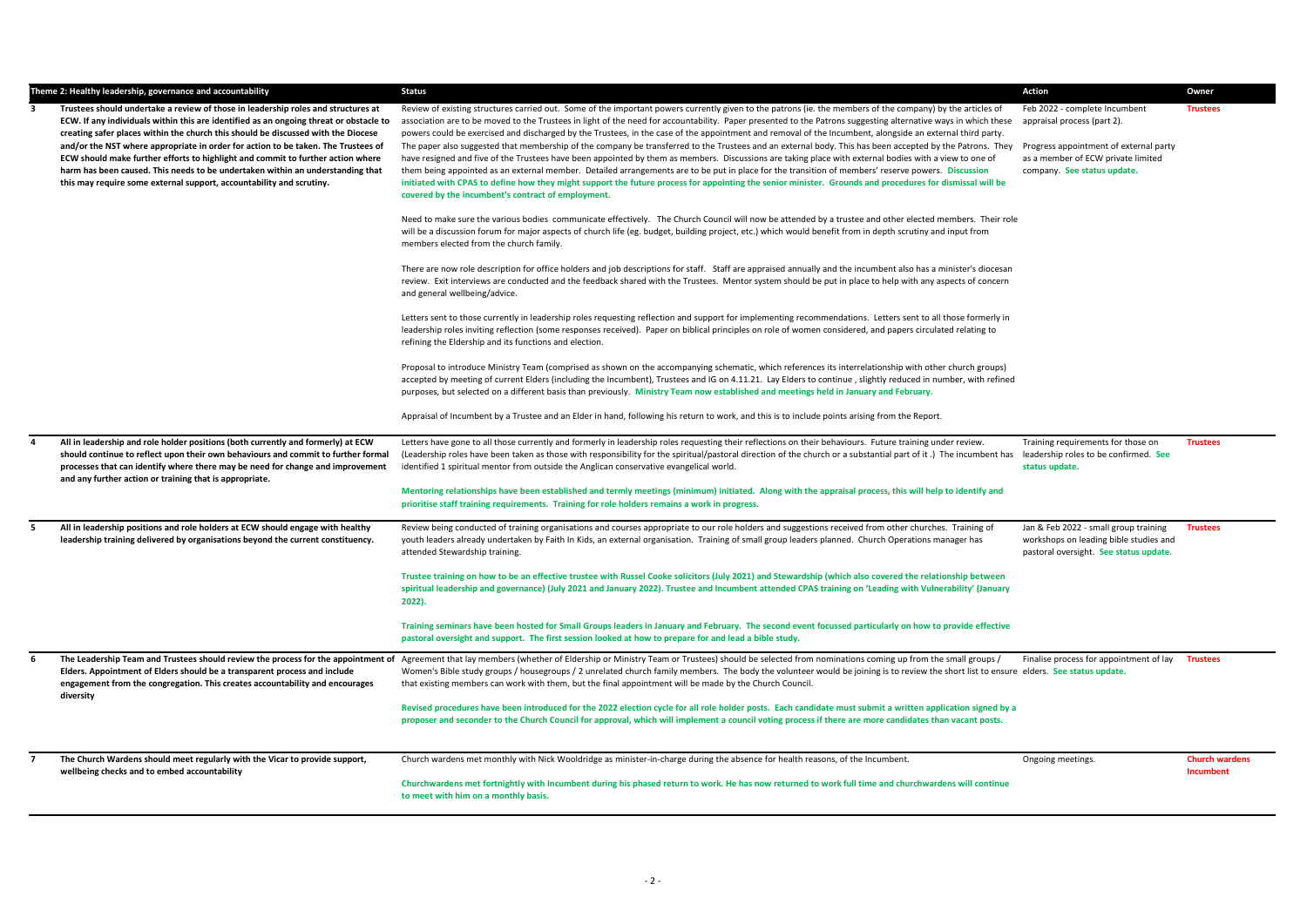| 8  | The Leadership Team should review communication strategies to ensure the<br>to the Review and the implementation of recommendations, consideration should be incorporation where agreed.<br>given to different methods for sharing information to ensure information is<br>accessible to all.                                                                                                                                                                                                                                                             | Two communication sessions hosted by IG for church family and additional safeguarding talk. Newsletter article published 1/8/21. Fuller update provided on<br>congregation have the opportunity to be fully informed of any ongoing work related 27/9/21 by Zoom with Paul Harrison in attendance with opportunities for questions. Concerns raised by church family members reviewed by the<br>Trustees shared draft Action Plan with church family on 24 Nov 2021. New Ministry Team structure presented to church family on 28 Nov 2021 with Q&A<br>session.                                                                                                                                                                                                                                                                                                                                                                                                                                                                                                                                                                                                                                  | Trustees to provide future updates for<br>church family.<br>Trustees are finalising a 31:8 response<br>statement for publication to the church<br>family, which will be issued in March. | <b>Trustees</b>               |
|----|-----------------------------------------------------------------------------------------------------------------------------------------------------------------------------------------------------------------------------------------------------------------------------------------------------------------------------------------------------------------------------------------------------------------------------------------------------------------------------------------------------------------------------------------------------------|--------------------------------------------------------------------------------------------------------------------------------------------------------------------------------------------------------------------------------------------------------------------------------------------------------------------------------------------------------------------------------------------------------------------------------------------------------------------------------------------------------------------------------------------------------------------------------------------------------------------------------------------------------------------------------------------------------------------------------------------------------------------------------------------------------------------------------------------------------------------------------------------------------------------------------------------------------------------------------------------------------------------------------------------------------------------------------------------------------------------------------------------------------------------------------------------------|------------------------------------------------------------------------------------------------------------------------------------------------------------------------------------------|-------------------------------|
| 9  | able to raise low level concerns that do not reach a safeguarding threshold. These<br>should be held centrally in ECW in order to pick up any patterns of behaviour.                                                                                                                                                                                                                                                                                                                                                                                      | The Safeguarding Officer should create a structure for congregational members to be Communication with safeguarding officer covered in safeguarding talk (01/07/21). Low level concerns can be raised via various contact poin<br>ECW website (safeguarding section). Concerns that central record keeping might breech confidentiality.                                                                                                                                                                                                                                                                                                                                                                                                                                                                                                                                                                                                                                                                                                                                                                                                                                                         | central record keeping.                                                                                                                                                                  | <b>PSO</b><br><b>Trustees</b> |
| 10 | The Trustees and Leadership Team should continue to develop the relationship with<br>the Diocese of Southwark, CofE structures and the House of Bishops. This<br>development of relationships should ensure ECW is accountable and does not<br>operate as independent from the Diocese or other CofE structures. This should also<br>ensure the status of proprietary chapel is not seen as a license for independence.                                                                                                                                   | Dialogue with Diocese at different levels ongoing. Archdeacon provided ECW with draft protocol on 6/10/21 for review as to how relationship operates /<br>might operate in the future, but this needs to be reviewed in detail by the Trustees as it currently requires greater commitment by ECW than implemented to<br>date. Dependence on Diocese for safeguarding framework fully accepted. Discussions have been held with Incumbents from other proprietary chapels to see<br>how they operate to enable us to put in place best practice.<br>A meeting with the archdeacon had been scheduled for 14th February, with a view to developing our relationship with the diocese, but had to be<br>postponed by the archdeacon at short notice. This has now been reschedule for March 14th.                                                                                                                                                                                                                                                                                                                                                                                                  | Church wardens to request meeting with Church wardens<br>the archdeacon with a view of<br>developing our relationship with the<br>Diocese.                                               | <b>Trustees</b>               |
| 11 | The Trustees and the Leadership Team at ECW should ensure that all staff are fully<br>committed to the appraisal process.                                                                                                                                                                                                                                                                                                                                                                                                                                 | Regular appraisal programme set out in all contracts of employment and appraisals being carried out.                                                                                                                                                                                                                                                                                                                                                                                                                                                                                                                                                                                                                                                                                                                                                                                                                                                                                                                                                                                                                                                                                             | Ongoing.                                                                                                                                                                                 | <b>Trustees</b>               |
| 12 | who could handle complaints if there is no resolution after the Trustees' stage.                                                                                                                                                                                                                                                                                                                                                                                                                                                                          | The Trustees and Leadership Team should explore whether there is an external body Discussed in general terms, but whether this should be through legal mediation or safeguarding organisation would depend on nature of compla<br>grievance procedure in the staff handbook and a complaints policy on our website.                                                                                                                                                                                                                                                                                                                                                                                                                                                                                                                                                                                                                                                                                                                                                                                                                                                                              |                                                                                                                                                                                          | <b>Trustees</b>               |
| 13 | The ECW committee for mission funding should reassure itself that its duty of care<br>has been undertaken for any mission partners that are funded. This reassurance<br>should ensure:<br>. That professional mission organisations that are used by mission partners have<br>adequate safeguarding policies and practice.<br>. That this includes an awareness of different laws and cultures.<br>to any new information.<br>• That there is an assessment of support needed for any mission partners that have<br>been affected by the behaviour of JF. | Letter to overseas and UK current and former missionaries despatched and many replies received. Some have taken up offer to review position with external<br>adviser Paul Harrison. Letter also sent to mission agencies explaining steps taken and inviting them to consider any possible concerns received in relation to<br>the mission partners from the mission field. Copies of current mission agency policies etc. being compared against Diocesan policies as benchmark, though<br>not all have sent in supporting policies and procedures and it will fall to the Trustees to decide what further reviewing they may wish to make. Details of the<br>position with each agency will follow separately outside this action plan to preserve confidentiality. Going forward, a copy of the Diocesan safeguarding policy<br>(as adopted by ECW) will be sent to mission agencies (and to Mark Shand as chair of IMC), asking them to ensure that their policy meets these standards as a<br>. That any risk associated with mission partners is assessed and revisited in response minimum. Where mission partners have not responded to ECW, this will be taken up at their next review. | Trustees to consider whether further<br>reviews are appropriate on a case-by-<br>case basis.                                                                                             | <b>Trustees</b>               |
|    | Theme 3: Effective safeguarding culture and practice                                                                                                                                                                                                                                                                                                                                                                                                                                                                                                      | <b>Status</b>                                                                                                                                                                                                                                                                                                                                                                                                                                                                                                                                                                                                                                                                                                                                                                                                                                                                                                                                                                                                                                                                                                                                                                                    | Action                                                                                                                                                                                   | Owner                         |
| 14 | The Leadership team and Safeguarding Officer should continue to further develop<br>the response and range of support for victims of abuse (not solely related to JF's<br>activities). This should include a choice of internal support and external independent Harrison of Christian Safeguarding Services.<br>support. The role of Safeguarding Officer will be central to the delivery of this<br>recommendation.                                                                                                                                      | Those victims of abuse of JF who are current / former roleholders have been offered help through 31:8 counselling service and opportunity to contact IG.<br>Those who are / were not role holders can be put through to 31:8 counselling service, when known. Some have sought advice from external adviser, Paul<br>Other counselling options available to the Incumbent.<br>Victims of other (non-JF abuse) should contact safeguarding officer in first instance.                                                                                                                                                                                                                                                                                                                                                                                                                                                                                                                                                                                                                                                                                                                             | Provision for ongoing counselling<br>support.                                                                                                                                            | <b>Trustees</b><br><b>PSO</b> |
| 15 | The Leadership Team and Safeguarding Officer should continue to develop a culture<br>in which there is a clear distinction between disclosure and gossiping and where<br>disclosure is viewed and responded to effectively.                                                                                                                                                                                                                                                                                                                               | Addressed in safeguarding talk (01/07/21). Cultural changes ongoing.                                                                                                                                                                                                                                                                                                                                                                                                                                                                                                                                                                                                                                                                                                                                                                                                                                                                                                                                                                                                                                                                                                                             | Reinforce messaging in Lent lecture<br>series.                                                                                                                                           | <b>Trustees</b><br><b>PSO</b> |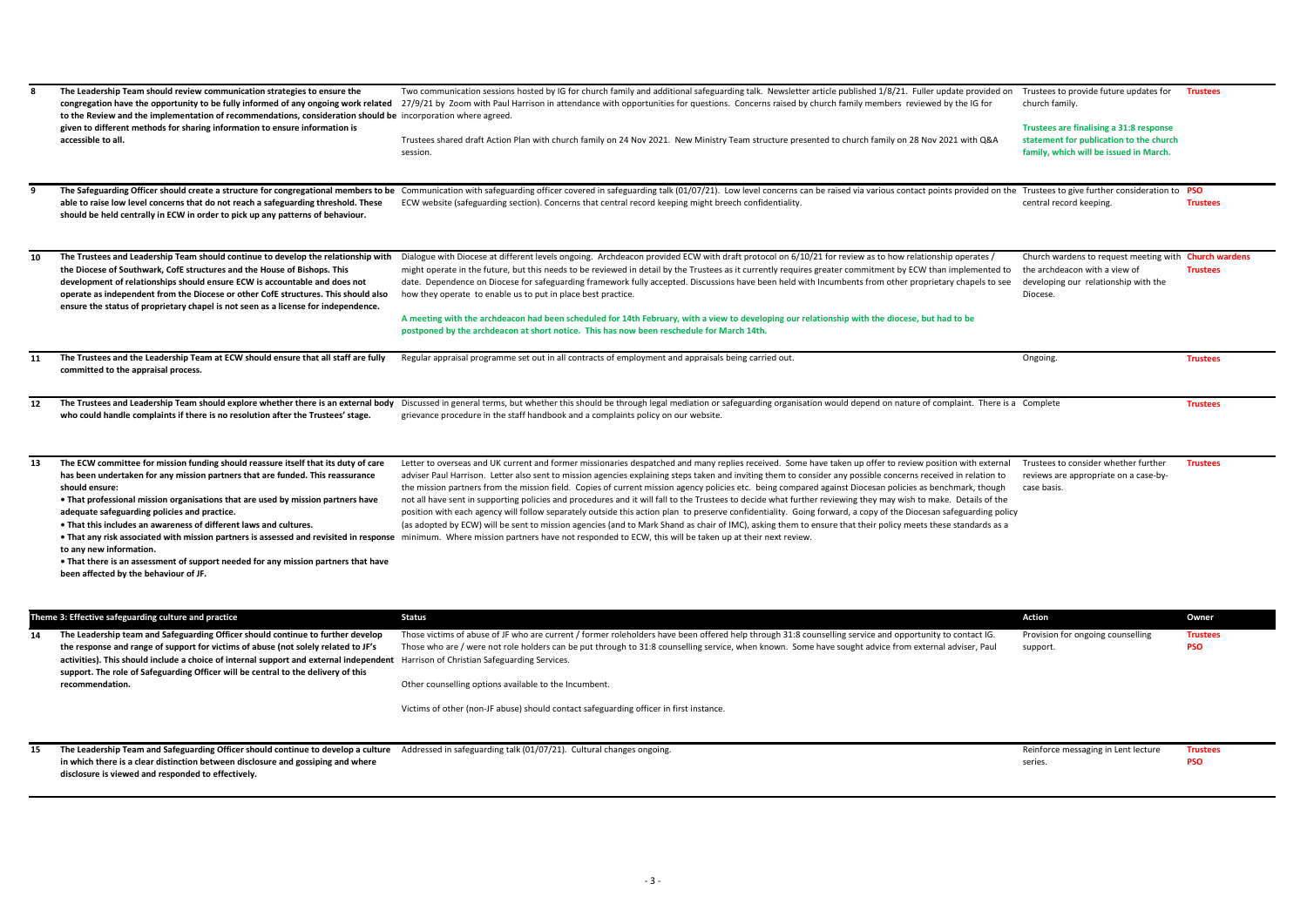| 16<br>17 | effective working partnership with the Diocese to improve safeguarding practice and<br>partnership working. There may need to be some mediation for this relationship to<br>be fully restored.<br>The Leadership Team and Safeguarding Officer should ensure that all safeguarding                                                                                                                                                                                                                                                                                                                  | Trustees, Leadership Team and the Safeguarding Officer should develop a mutual and Continuing liaison with Diocese at different points and meeting proffered. Archdeacon sees no need for mediation, nor do we.<br>See update to recommendation 10: a meeting with the archdeacon had been scheduled for 14th February, with a view to developing our relationship with<br>the diocese, but had to be postponed by the archdeacon at short notice. This has now been reschedule for March 14th.<br>Agreed. No complaints about lack of reporting or their timeliness received to date. | Church wardens to request meeting with <b>Church wardens</b><br>the archdeacon with a view of<br>developing our relationship with the<br>Diocese.<br>Complete | <b>Trustees</b><br><b>PSO</b> |
|----------|-----------------------------------------------------------------------------------------------------------------------------------------------------------------------------------------------------------------------------------------------------------------------------------------------------------------------------------------------------------------------------------------------------------------------------------------------------------------------------------------------------------------------------------------------------------------------------------------------------|----------------------------------------------------------------------------------------------------------------------------------------------------------------------------------------------------------------------------------------------------------------------------------------------------------------------------------------------------------------------------------------------------------------------------------------------------------------------------------------------------------------------------------------------------------------------------------------|---------------------------------------------------------------------------------------------------------------------------------------------------------------|-------------------------------|
|          | matters are directed to the Diocesan Safeguarding Advisor in a timely manner and in<br>adherence to House of Bishops guidance.                                                                                                                                                                                                                                                                                                                                                                                                                                                                      |                                                                                                                                                                                                                                                                                                                                                                                                                                                                                                                                                                                        |                                                                                                                                                               |                               |
| 18       | The Safeguarding Team should ensure that confidentiality boundaries are respected<br>in any safeguarding concern and that information sharing agreements and other<br>protocols are in place to support this (see also recommendation 22 below).                                                                                                                                                                                                                                                                                                                                                    | Confidentiality stressed in safeguarding talk (01/07/21). See 22 below for other aspect.                                                                                                                                                                                                                                                                                                                                                                                                                                                                                               | Complete                                                                                                                                                      | <b>PSO</b>                    |
| 19       | and explicit positive messages about the importance of safeguarding and its place in Monitoring uptake of recommended Diocesan training.<br>the ministry of ECW.                                                                                                                                                                                                                                                                                                                                                                                                                                    | The Safeguarding Team should continue to develop a safeguarding culture by implicit Stressed in safeguarding talk (01/07/21) and will need to be continuously developed through Newsletter articles, future talks and Q&A sess<br>See comment in recommendation 2: our February / March newsletter included a two-page letter on best practice safeguarding for 1-2-1 meetings. Our<br>small group leaders training seminars (see recommendation 5) also emphasised the importance of maintaining safeguarding best practice.                                                          | Ongoing                                                                                                                                                       | <b>PSO</b>                    |
| 20       | Trustees and Leadership Team (including Parish Safeguarding Officer) should<br>continue to monitor safeguarding practice and attitudes towards safeguarding within<br>ECW.                                                                                                                                                                                                                                                                                                                                                                                                                          | Noted and in hand. Need for additional Safeguarding Officer.<br>A Safeguarding Officer role description has been distributed to small group leaders to initiate the process of identifying potential candidates to fill the role.                                                                                                                                                                                                                                                                                                                                                      | Recruit additional safeguarding officer.                                                                                                                      | <b>Trustees</b>               |
| 21       | there is a clear pathway for safeguarding concerns to be raised external to ECW. This notice board at the back of the church.<br>should be effectively communicated regularly at all levels of ECW.                                                                                                                                                                                                                                                                                                                                                                                                 | Trustees and Leadership Team (including Parish Safeguarding Officer) should ensure This was addressed in the safeguarding talk (01/07/21) with details of external organisations offering help appearing both on website and o                                                                                                                                                                                                                                                                                                                                                         | Ongoing                                                                                                                                                       | <b>PSO</b>                    |
| 22       | where external advice is sought. This should be the same process regardless of<br>whether there is financial cost or no financial cost. This process should include a<br>formal information sharing agreement (ISA). Where information is being shared,<br>even on a nonidentifying basis, the person whose information is being shared should<br>be informed what information will be shared and with whom in line with the ISA, for<br>the purpose of seeking advice.                                                                                                                             | The Trustees and Leadership Team should develop a formal process of commissioning This proved a source of friction with 31:8 who considered that our ECW legal adviser should have signed an ISA even though ECW had legal adv<br>not necessary. Difficult to establish process where nature of necessary external advice is not known, eg. if legal advice then Trustees to approach ECW's<br>solicitors, or if safeguarding, then advice from Diocesan safeguarding team.                                                                                                            | Ongoing                                                                                                                                                       | <b>Trustees</b>               |
| 23       | In order to demonstrate adherence to best practice principles underpinning current<br>data protection legislation, thirtyone:eight have requested that ECW make direct<br>written contact with all individuals whose personal and sensitive information has<br>been shared, albeit only in a pseudonymised form ahead of the Review publication.<br>This recommendation was made out of concern that those whose information had<br>been shared should not read this for the first time in a public Review. ECW have<br>informed the chair of the IAG that they have fulfilled this recommendation. | This recommendation has been fulfilled.                                                                                                                                                                                                                                                                                                                                                                                                                                                                                                                                                | Completed                                                                                                                                                     | <b>Trustees</b>               |
| 24       | If there is a continuation of lodging arrangements, it is recommended that there is a<br>formal process and support policy for those who lodge. This should include risk<br>assessment where there is known risk.                                                                                                                                                                                                                                                                                                                                                                                   | Clarification through 31:8 has established that this only relates to lodgers with JF.<br>The remaining lodger with JF has now been offered and accepted short-term accommodation in an ECW property.                                                                                                                                                                                                                                                                                                                                                                                   | Completed                                                                                                                                                     | <b>Trustees</b>               |